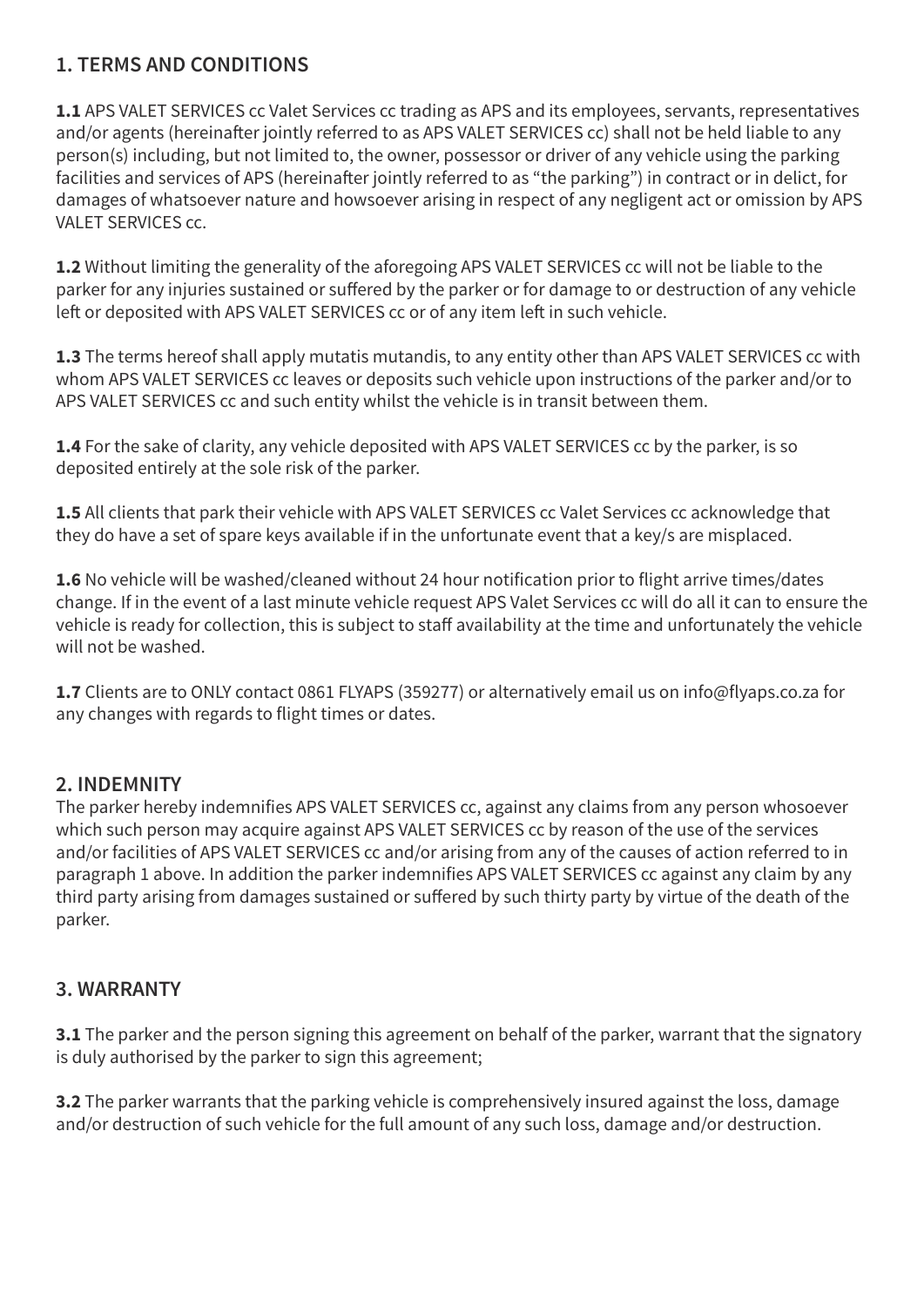#### **4. LIEN AND ABANDONED VEHICLES**

**4.1** APS VALET SERVICES cc shall have a lien over the parking vehicle until all amounts due to APS VALET SERVICES cc have been paid in full;

**4.2** APS VALET SERVICES cc may decide in its sole discretion, that any vehicle has been abandoned by the parker. In such an event APS VALET SERVICES cc shall be entitled to move such vehicle to any place or person chosen by APS VALET SERVICES cc and the terms and conditions contained herein, shall mutatis mutandis apply.

# **5. VEHICLE CONTENTS**

APS VALET SERVICES cc accepts no responsibility whatsoever for any articles of whatsoever nature left in the vehicle by the parker.

#### **6. NO WAIVER**

No indulgence granted by APS VALET SERVICES cc to the parker, shall constitute a waiver by APS VALET SERVICES cc of any of its rights.

# **7. PARK POINTS**

**7.1** Only clients that pay premier APS VALET SERVICES cc Valet Parking rates qualify for Park Points.

**7.2** Park Points are only available to the individual that has accumulated them.

**7.3** Park Points are not redeemable for any form of cash value.

**7.4** Your Park Points status is always available upon your request by email info@flyaps.co.za

**7.5** Park Points expire annually thus they are not transferable or carry over to a new year.

**7.6** Park Points may be used for specific reservations with prior arrangements. Park Points will not be deducted off monthly invoices.

**7.7** Park Points only apply to account holders and individuals that make reservations on directly on the www.flyaps.co.za website. No Park Points will be earned when making a reservation by means of a secondary online party (online agencies). No Park Points are earned when entering a discount code our requesting a long term rate. The online booking system's allocated points is to be ignored as this is not applicable due to the fact that the client has already received a discounted rate.

# **8. APS VALET SERVICES CC VOUCHERS AND DISCOUNT CODES**

**8.1** Individuals are only able to use 1 voucher at a time.

**8.2** Vouchers are only valid once and therefore no individual is allowed to make repeated use of multiple vouchers.